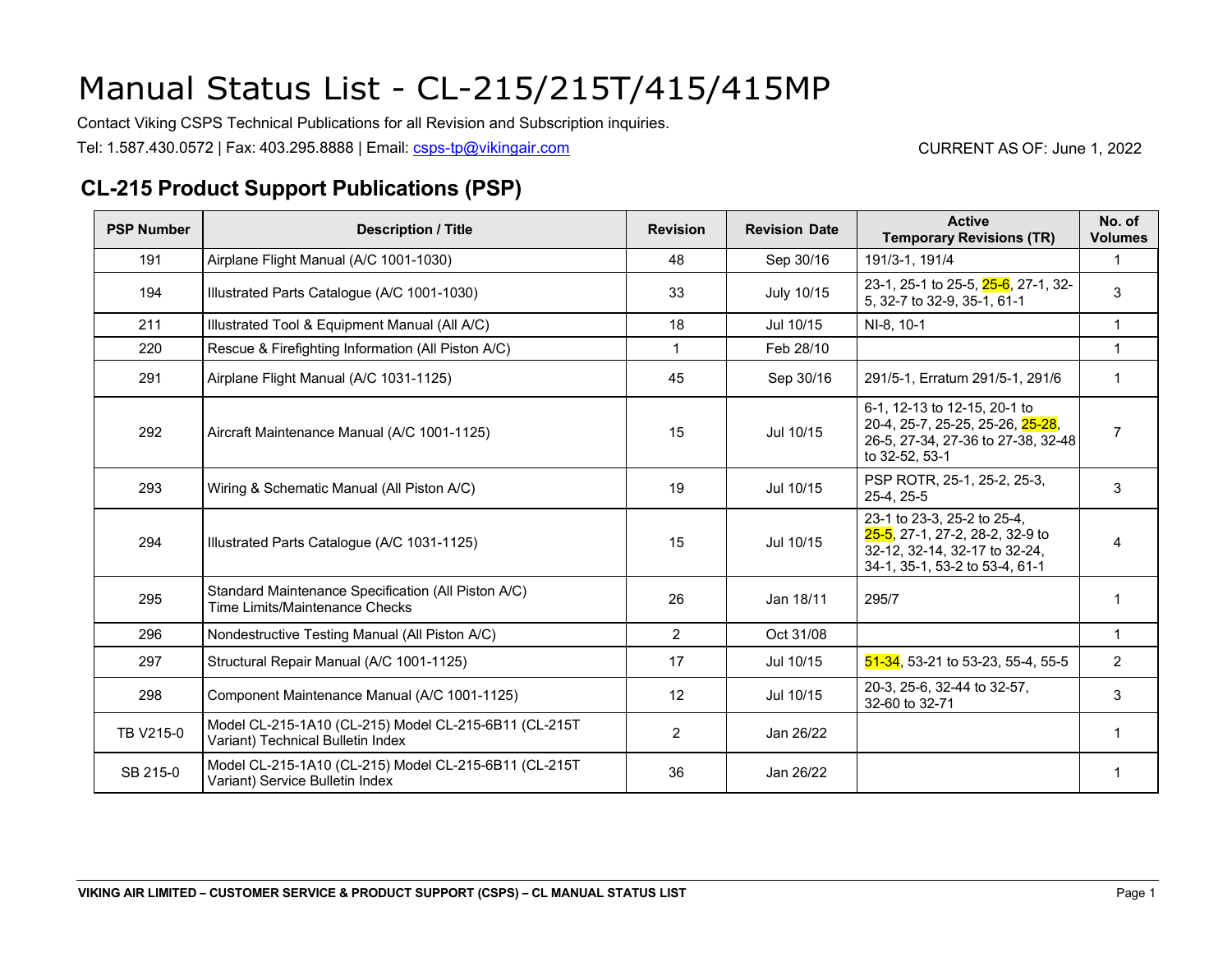Contact Viking CSPS Technical Publications for all Revision and Subscription inquiries.

Tel: 1.587.430.0572 | Fax: 403.295.8888 | Email: [csps-tp@vikingair.com](mailto:csps-tp@vikingair.com) CURRENT AS OF: June 1, 2022

#### **CL-215T Product Support Publications (PSP)**

| <b>PSP Number</b> | <b>Description / Title</b>                                                                         | <b>Revision</b> | <b>Revision Date</b> | <b>Active</b><br><b>Temporary Revisions</b>                                                                | No. of<br><b>Volumes</b> |
|-------------------|----------------------------------------------------------------------------------------------------|-----------------|----------------------|------------------------------------------------------------------------------------------------------------|--------------------------|
| 320               | Crash-Fire Rescue Manual (All A/C)                                                                 | $\overline{2}$  | Dec 10/07            |                                                                                                            |                          |
| 391               | Airplane Flight Manual (1 <sup>st</sup> generation)                                                | 37              | Sep 30/16            | 391-13 to 391-16                                                                                           |                          |
| $391 - 1$         | Airplane Flight Manual (2 <sup>nd</sup> generation)                                                | 10              | Oct 21/20            | TR <sub>1</sub>                                                                                            | 1                        |
| 392               | Maintenance Manual (All A/C)                                                                       | 16              | Nov 09/15            | 6-1, 10-1, 10-2, 11-1 to 11-5,<br>20-1, 20-2, 21-11, 27-53 to<br>27-63, 27-64, 27-65, 27-66,<br>57-1, 75-3 | $\overline{7}$           |
| 393               | Wiring Manual (with Schematics) (All A/C)                                                          | 14              | Nov 09/15            | 21-1, 21-2, 25-1, 25-2                                                                                     | 3                        |
| 394               | Illustrated Parts Catalogue (All A/C)                                                              | 14              | Apr 30/21            | 24-1, 25-2, 27-8, 27-9,<br>$55 - 2, 55 - 3, 71 - 3$                                                        | 5                        |
| 395               | Standard Maintenance Specification (1 <sup>st</sup> generation)<br>Time I imits/Maintenance Checks | 9               | Sep 13/16            | A-1, A-2, APP-II-2, APP-III-2,<br>APP III-3, B-2, B-3, C-1, C-2,<br>HT-4, HT-5                             |                          |
| 395-1             | Standard Maintenance Specification (2 <sup>nd</sup> generation)<br>Time Limits/Maintenance Checks  | <b>NC</b>       | Oct 29/10            | A-1, A-2, APP-II-1, APP III-1,<br>APP-III-2, B-1, B-2, C-1, C-2,<br>HT-1, LLC-1                            |                          |
| 396               | Nondestructive Testing Manual (All A/C)                                                            | 3               | Jul 06/09            |                                                                                                            | $\mathbf{1}$             |
| 397               | Structural Repair Manual (All A/C)                                                                 | 8               | Nov 09/15            | 51-1 to 51-4, 51-5, 54-3 to 54-7,<br>57-1 to 57-3                                                          |                          |
| 398               | Component Maintenance Manual (All A/C)                                                             | 6               | Nov 09/15            | $27-1$                                                                                                     | 1                        |
| $TM-7$            | Pilot Check List (CL-215T)                                                                         | 0               | May 15/20            |                                                                                                            |                          |
| TB V215-0         | Model CL-215-1A10 (CL-215) Model CL-215-6B11 (CL-215T<br>Variant) Technical Bulletin Index         | $\overline{2}$  | Jan 26/22            |                                                                                                            | 1                        |
| SB 215-0          | Model CL-215-1A10 (CL-215) Model CL-215-6B11 (CL-215T<br>Variant) Service Bulletin Index           | 36              | Jan 26/22            |                                                                                                            | 1                        |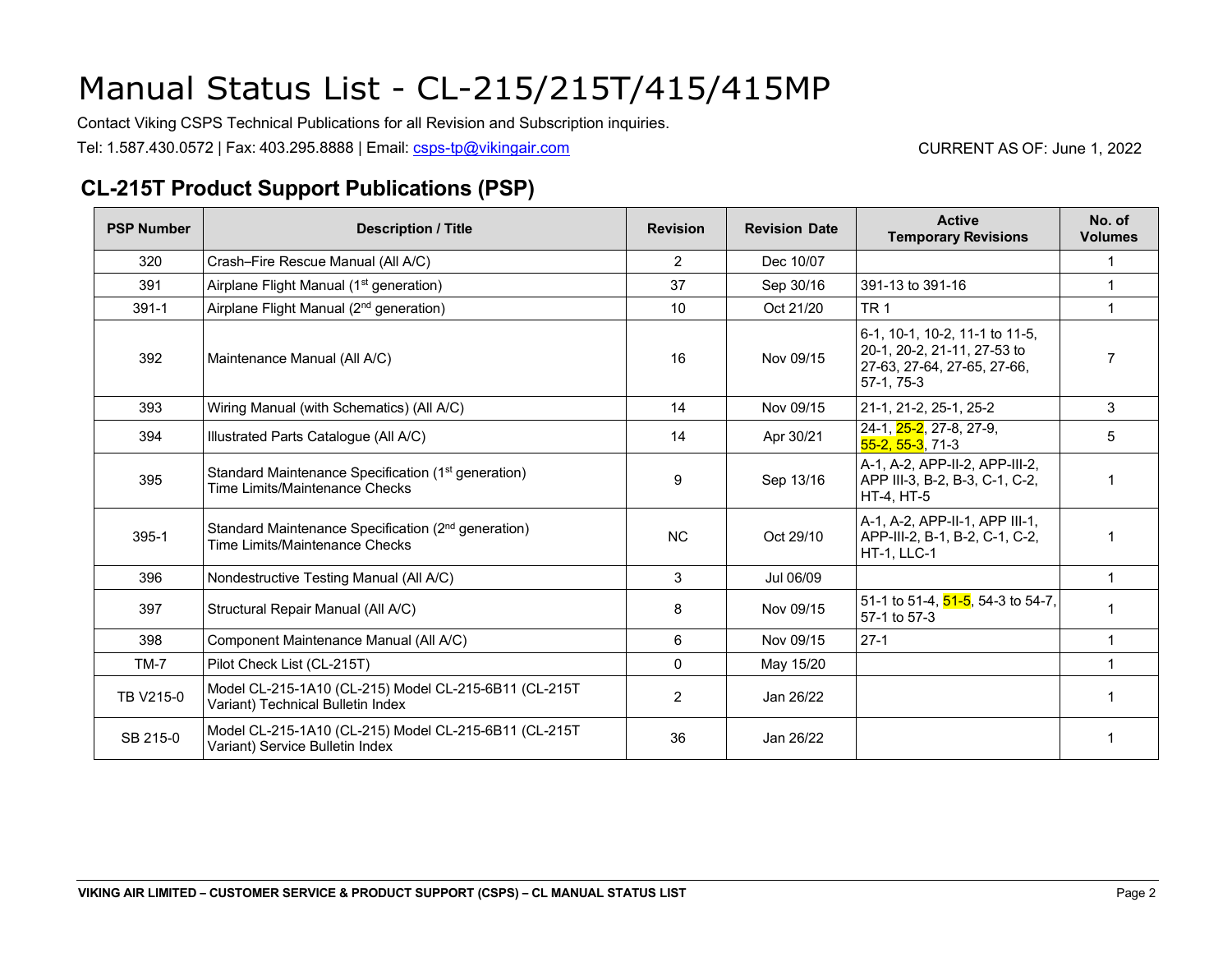Contact Viking CSPS Technical Publications for all Revision and Subscription inquiries.

Tel: 1.587.430.0572 | Fax: 403.295.8888 | Email: [csps-tp@vikingair.com](mailto:csps-tp@vikingair.com) CURRENT AS OF: June 1, 2022

#### **CL-415 Product Support Publications (PSP)**

| <b>PSP Number</b> | <b>Description / Title</b>                                                           | <b>Revision</b> | <b>Revision Date</b> | <b>Active</b><br><b>Temporary Revisions</b>                                                                                                             | No. of<br><b>Volumes</b> |
|-------------------|--------------------------------------------------------------------------------------|-----------------|----------------------|---------------------------------------------------------------------------------------------------------------------------------------------------------|--------------------------|
| 420               | Crash-Fire-Rescue Manual (A/C 2001-2990)                                             |                 | Jan 14/11            |                                                                                                                                                         |                          |
| 491               | Airplane Flight Manual (A/C 2001-2990)                                               | 48              | Sep 30/16            | 491/28, 491/29, 491/30                                                                                                                                  |                          |
| 491               | Chapter 8 - Unapproved Supplements                                                   | 6               | Jun 17/16            |                                                                                                                                                         | 1                        |
| 492               | Maintenance Manual (A/C 2001-2990)                                                   | 25              | Dec 18/16            | 20-4 to 20-7, 23-40, 23-41, 27-<br>28 to 27-32, 27-33, 27-34, 28-9,<br>31-56, 31-57, 32-21 to 32-26,<br>39-3 to 39-5, 42-24, 51-2, 53-3,<br>$54-1.57-1$ | 11                       |
| 493               | Wiring & Schematic Manual (A/C 2001-2990)                                            | 30              | Dec 18/16            | 42-3 to 42-11                                                                                                                                           | 14                       |
| 494               | Illustrated Parts Catalogue (A/C 2001-2990)                                          | 23              | Feb. 04/22           | 24-9, 25-2, 25-3, 27-12, 27-13                                                                                                                          | 8                        |
| 495               | Standard Maintenance Specification (A/C 2001-2990)<br>Time Limits/Maintenance Checks | 12              | Aug 30/16            | $5 - 55$                                                                                                                                                |                          |
| 496               | Nondestructive Testing Manual (A/C 2001-2990)                                        | 5               | Jan 31/09            |                                                                                                                                                         | 1                        |
| 497               | Structural Repair Manual (A/C 2001-2990)                                             | 15              | Dec 18/16            | 51-8, 51-9, 53-10 to 53-12, 54-<br>1, 54-2, 57-3 to 57-5                                                                                                | 3                        |
| 498               | Component Maintenance Manual (A/C 2001-2990)                                         | 19              | Dec 18/16            | 20-4 to 20-6, 27-2 to 27-4, 32-<br>44 to 32-57, 42-2, 42-3                                                                                              | $\overline{2}$           |
| $TM-5$            | Pilot Check List (CL-415 / CL-415MP)                                                 | 6               | Jun 13/16            |                                                                                                                                                         | 1                        |
| <b>FCOM</b>       | Flight Crew Operating Manual (CL-415 / CL-415MP)                                     |                 | Oct 12/15            |                                                                                                                                                         |                          |
| TB V215-4000      | Model CL-215-6B11 (CL-415 Variant) Technical Bulletin Index                          | 2               | Jan 26/22            |                                                                                                                                                         |                          |
| SB 215-4000       | Model CL-215-6B11 (CL-415 Variant) Service Bulletin Index                            | 38              | Jan 26/22            |                                                                                                                                                         |                          |